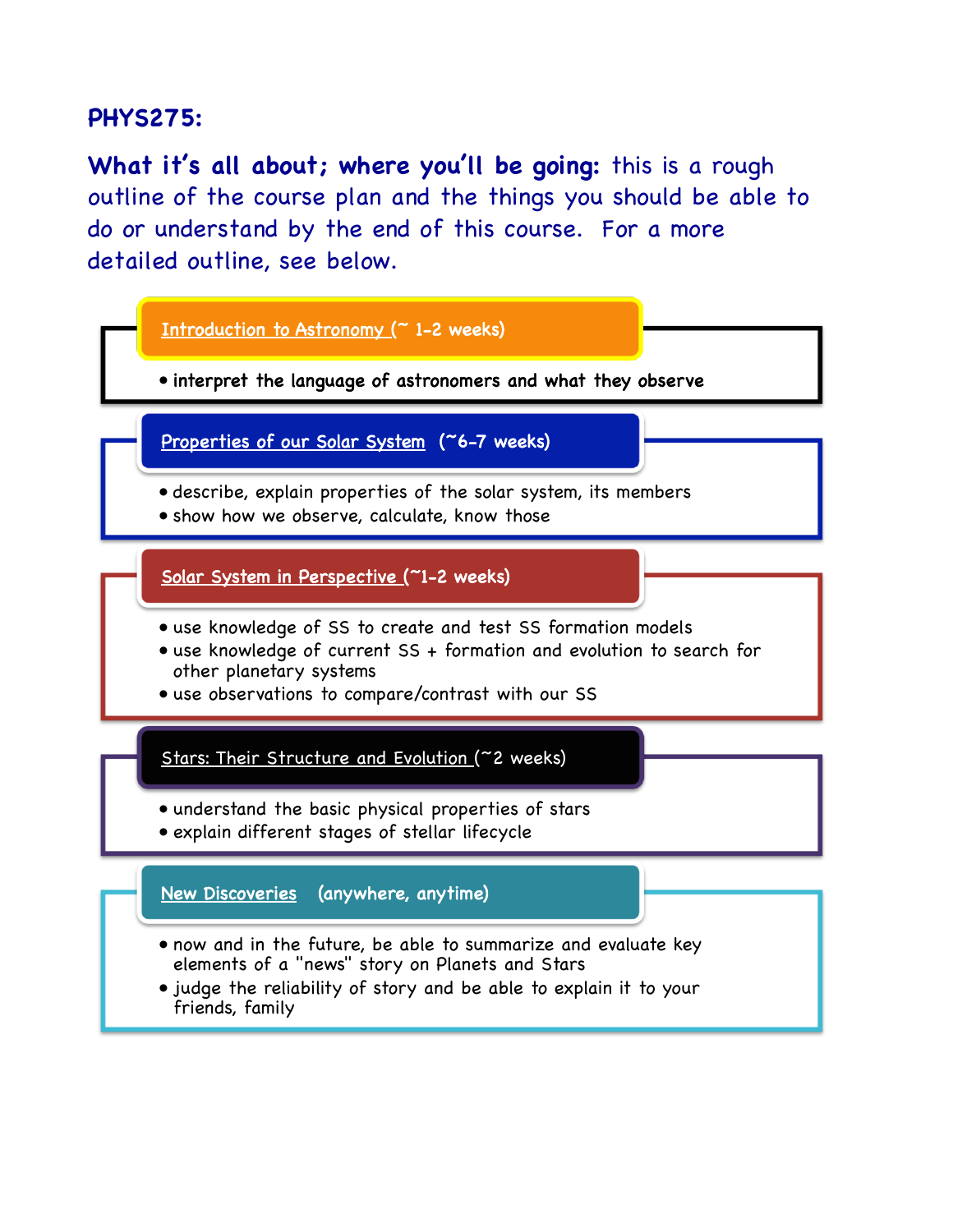# **Tools of the trade you'll be using along the way:**

| physics     | • forces and gravitation<br>·light/radiation<br>· atomic structure<br>• matter |  |
|-------------|--------------------------------------------------------------------------------|--|
| mathematics | • calculus<br>· algebra<br>• computer simulations and models                   |  |
| your brain  | • think<br>• read<br>• calculate<br>• synthesize, analyze                      |  |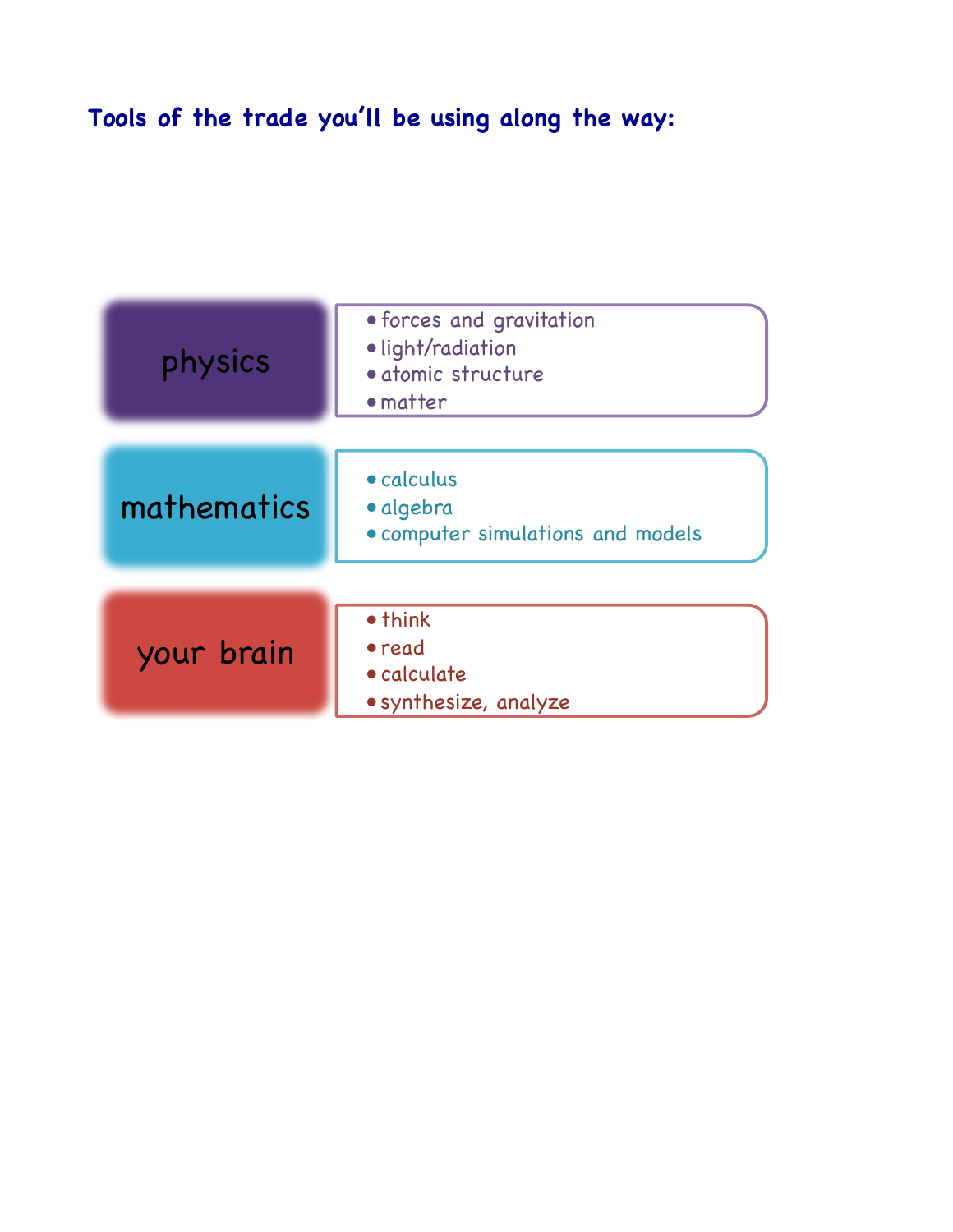**Evaluating your work and understanding of the course material:** your final grade will be based on your work in assignments and two tests as shown below.

| Assignments       | $\bullet$ 4 $@7\%$ each<br>$\bullet$ total = 28%        |  |
|-------------------|---------------------------------------------------------|--|
| Midterm           | • 22%                                                   |  |
| <b>Final Exam</b> | •50%                                                    |  |
| Total             | · 100% - based on sum of work in<br><b>ALL</b> elements |  |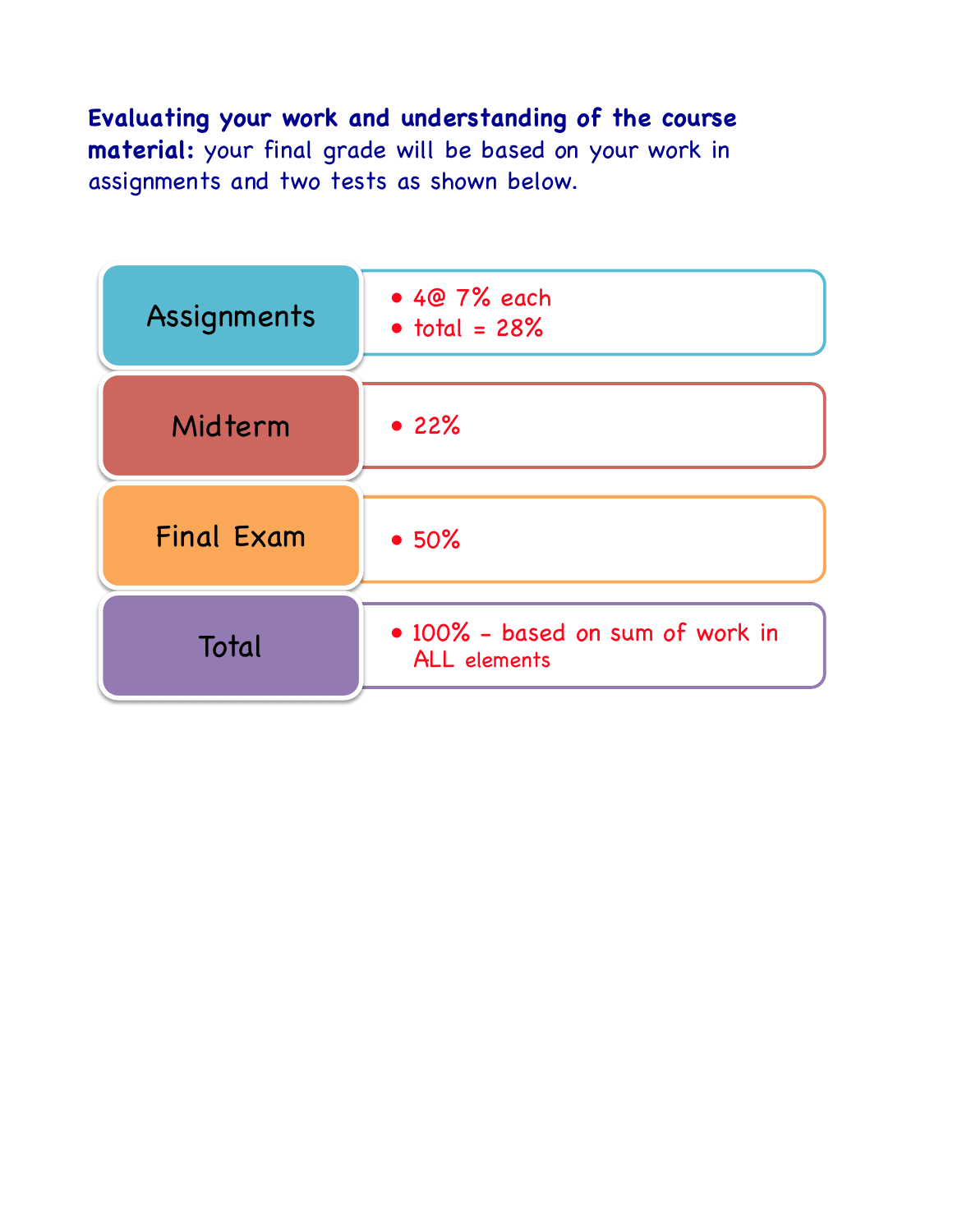#### PHYS 275: Astrophysics I–The Solar System

## **Prof.&Niayesh&Afshordi:**



**Office:&**

**1- Physics 369** 

**2- Perimeter Institute, 203B** 

## or somewhere in between the two!

**E-mail: nafshord@uwaterloo.ca** 

## **Office Hours: Tue. 1100-1230, Thu. 1430-1600, or by appointment**

**Email office hours:** I read emails 24/7, but my response time is less predictable.%

## **TA:&**

Razieh Pourhassan, PHY 208 (office hour TBD, or by email), rpourhas@uwaterloo.ca

## **Introduction:**

#### Learning Outcomes:

This course is an introduction to planets and stars, both inside and outside our own solar system. We will examine the ways in which astronomers figure out the properties of planets and stars- such as size, mass, composition, orbits, and age. The information we gather allows us to then consider models of how the solar system formed and evolved to what it is like today. We also learn about the physics of stars and different stages of stellar evolution.

Twenty years ago, a study of planetary systems would have been limited to one system - our own. But we have now discovered 547 planets in orbit around 458 stars (as of May 2, 2011). And so in this course you will also learn about how we detect planets around other stars, the results of searches for Extra Solar Planets, and what this might tell us about both our own solar system, planetary systems in general, and the possibility of life elsewhere.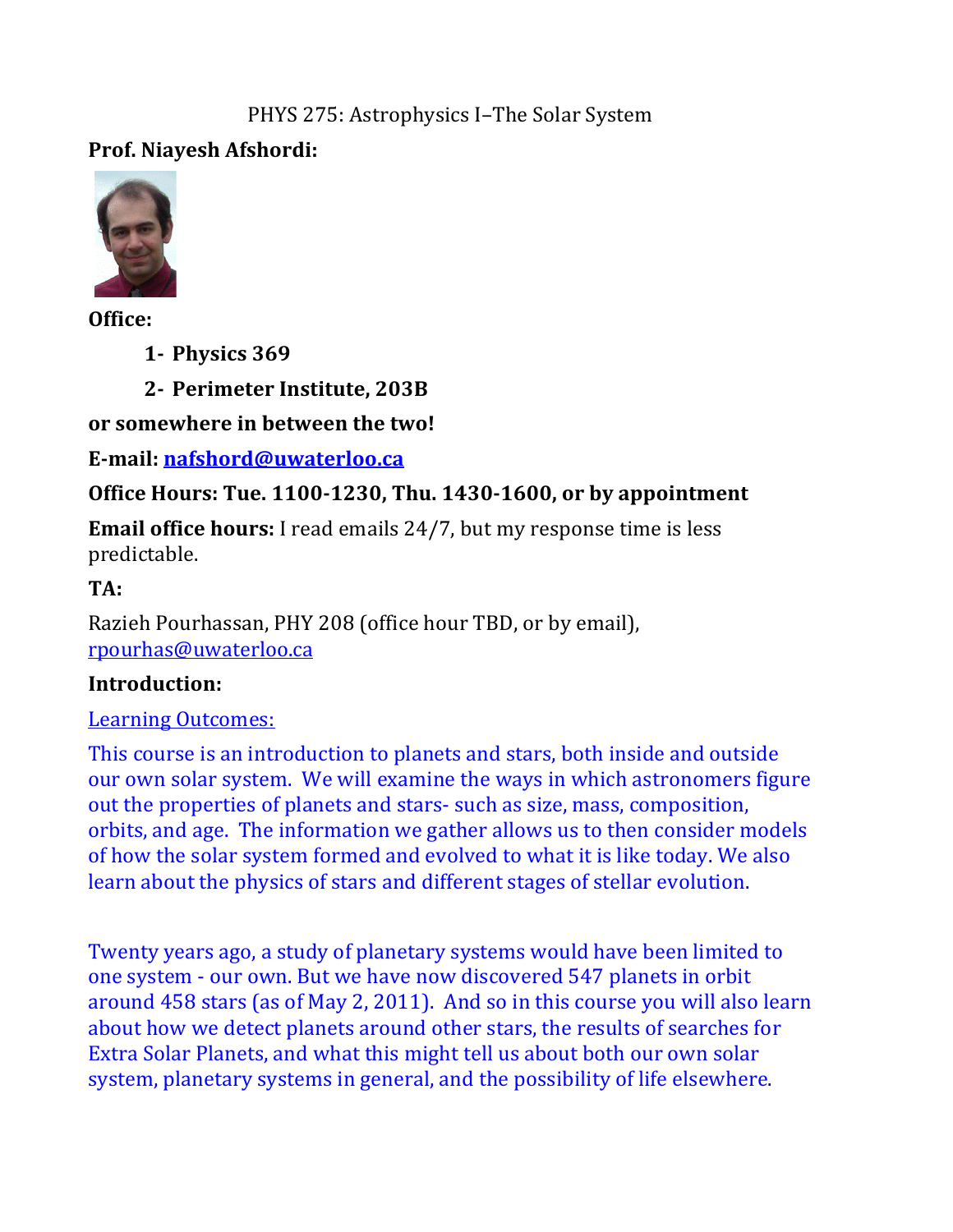In PHYS 275, the topics will be covered in a combination of quantitative and descriptive approaches. The quantitative material will include mathematical and physical concepts which are used to observe and interpret the properties of planets and the systems to which they belong. Some examples of these are: gravitation and orbits, using geometry to determine sizes and distances of planets, and uncovering the internal structures of stars and planets. The descriptive material will include such things as the overall properties of SS bodies, patterns connected with orbital properties etc. that we have learned and how well we understand them. Awareness of the methods used is key to understanding the limitations of our knowledge - thus both are important as well as interconnected.

## Lecture Period Format:

Focus in each lecture period will vary. Some classes will be centered on basic physics concepts used in studying stars and planetary systems, some on problem solving, discussion of what is known, and interpretation of it all. You will benefit most from the class time if you have done the reading in advance of each session. The required and suggested readings for each class are listed in *Lesson Plan*, which can be found on UW ACE, and is updated regularly. The problems in the two textbooks can be used to practice for the assignments, as well as midterm and final exams.

## Resources:

- Text: There is a required and a suggested text for this course:
	- o **RYDEN AND PETERSON**: PHYSICS & ASTRONOMY *(Required)*;

This is customized selection of *Foundations of Astrophysics* by Ryden and Peterson, which can be obtained from the bookstore for  $\sim$ 90\$. The full textbook can be obtained for  $\sim$  150\$, e.g., from Amazon.ca

o **EALES**: PLANETS AND PLANETARY SYSTEMS *(Optional)*;

This book can be obtained from bookstore or other retailers. However, you can access an e-copy on the library website for free (which is linked on UW ACE)

• UWACE: There is a course website on UWACE and this is where you will find lecture notes, assignments and solutions, this syllabus, the lesson plan, and other relevant course material. I will post announcements from time to time here as well so please get into the habit of checking the UWACE site at least once a week.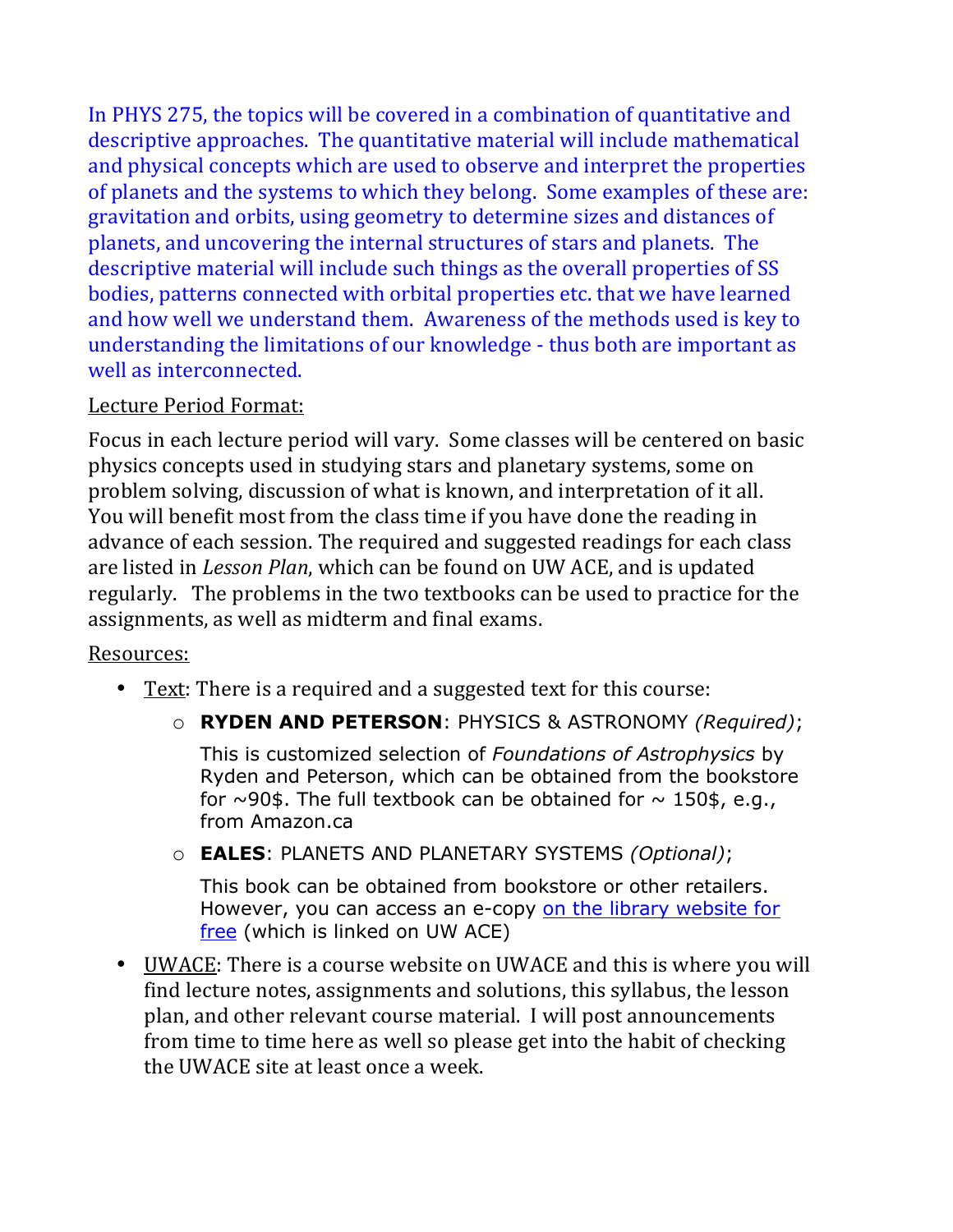- Wikipedia.org: Of course, this is the first place to look, if you're puzzled about something inside (or outside) solar system.
- APOD (Astronomy Picture of the Day): http://apod.nasa.gov/apod/ There are many good websites on astronomy and this one is my favorite. It features a new photo every day on a wide range of astronomy topics and a high percentage are SS related. I recommend it as a regular browsing site – maybe even as your browser homepage. The NASA web page http://www.nasa.gov/home/ will also link you to NASA missions, many of which are directly related to planetary astronomy.
- Hubble Space Telescope (HST): http://www.stsci.edu/hst/ This is a popular site because of the wonderful images you can find and also the regular news items they have or provide links to. Lots of observatories have these and I encourage you to browse from time to time.

#### Student Assessment/Marking Scheme etc.:

- You will be evaluated on the basis of four assignments, one midterm exam, and a final exam. Your grade will be based on all elements as given in the table above unless exceptional circumstances warrant **a change.** In such cases, you will be required to provide relevant forms: verification of illness, counseling letters etc.
- Assignments: There will be four assignments due at intervals of  $\sim$ 2 weeks throughout the term. They will include both numerical and short answer questions and will be posted in the **Assignments** folder of the course website  $~10$  days before they are due. Solutions will be available within a few days after the due date and always before a test/exam if relevant. Assignments can be submitted in class or to my office by 4PM on the due date. Assignments are to be submitted on paper (hard copy).
- Delayed/Expedited Assignments: The assignments can be handed in on the first class before (after) they are due. This will result in  $30\%$  bonus (penalty) on the final mark for that assignment.
- Midterm and Final Exams: There will be one test during class time and a final exam. Both the test and final exam will include numerical calculations and short answer questions similar to those in assignments and class discussion. The class test will cover material in the course up to that time and I will clarify the specifics at least one class in advance.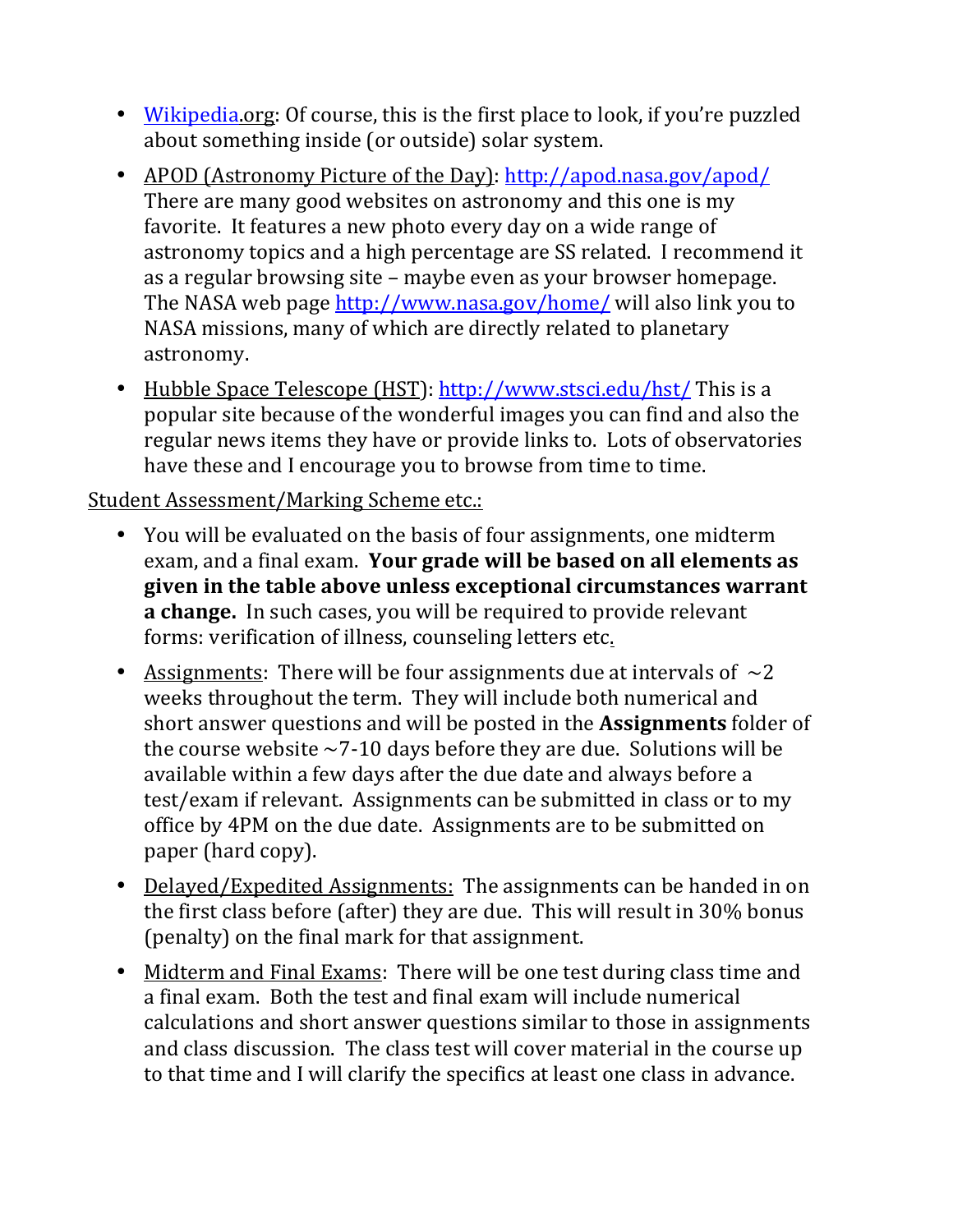The final exam will cover topics in the whole course, but with a stronger emphasis on topics covered in the second half of the term.

- Equations: You will be expected to understand and know how to apply all of the equations used in the lectures, but an equation list will be developed throughout the term and available at both the class test and final exam. Moreover, students can bring and use their own books and notes. This means you won't have to do a lot of memorizing and you also won't get points on a test just for writing down an equation.
- Calculators with alpha-numeric display and long-term memory are permitted, but laptop or notebook computers may not be used.
- Course Schedule: The course lesson plan and the schedule of due dates given below will be followed as closely as possible, but some changes may occur. Any changes in assignment due dates or test date will be discussed and announced in class and posted on the course webpage. However the grading scheme will remain the same.

| <b>Important Dates</b> |                   | PHYS 275/Spring11    |
|------------------------|-------------------|----------------------|
|                        |                   |                      |
| <b>Assignments</b>     | A <sub>1</sub>    | Thursday - May 26    |
|                        | A2                | Thursday - June 9    |
|                        | A <sub>3</sub>    | Thursday - July 7    |
|                        | A <sub>4</sub>    | Thursday - July 21   |
|                        |                   |                      |
|                        |                   |                      |
| <b>Tests</b>           | Midterm           | Thursday – June 23   |
|                        | <b>Final Exam</b> | Date TBA (Registrar) |

#### Other:

• Return of Assignments and Tests: Assignments and class test papers will be returned to you at the first lecture after the marking is complete. Any papers not collected will be put in the box outside my office door for you to pick up when you wish. If this procedure is unacceptable to you, let me know and I will keep all of your marked work in my office for you to pick up in person.